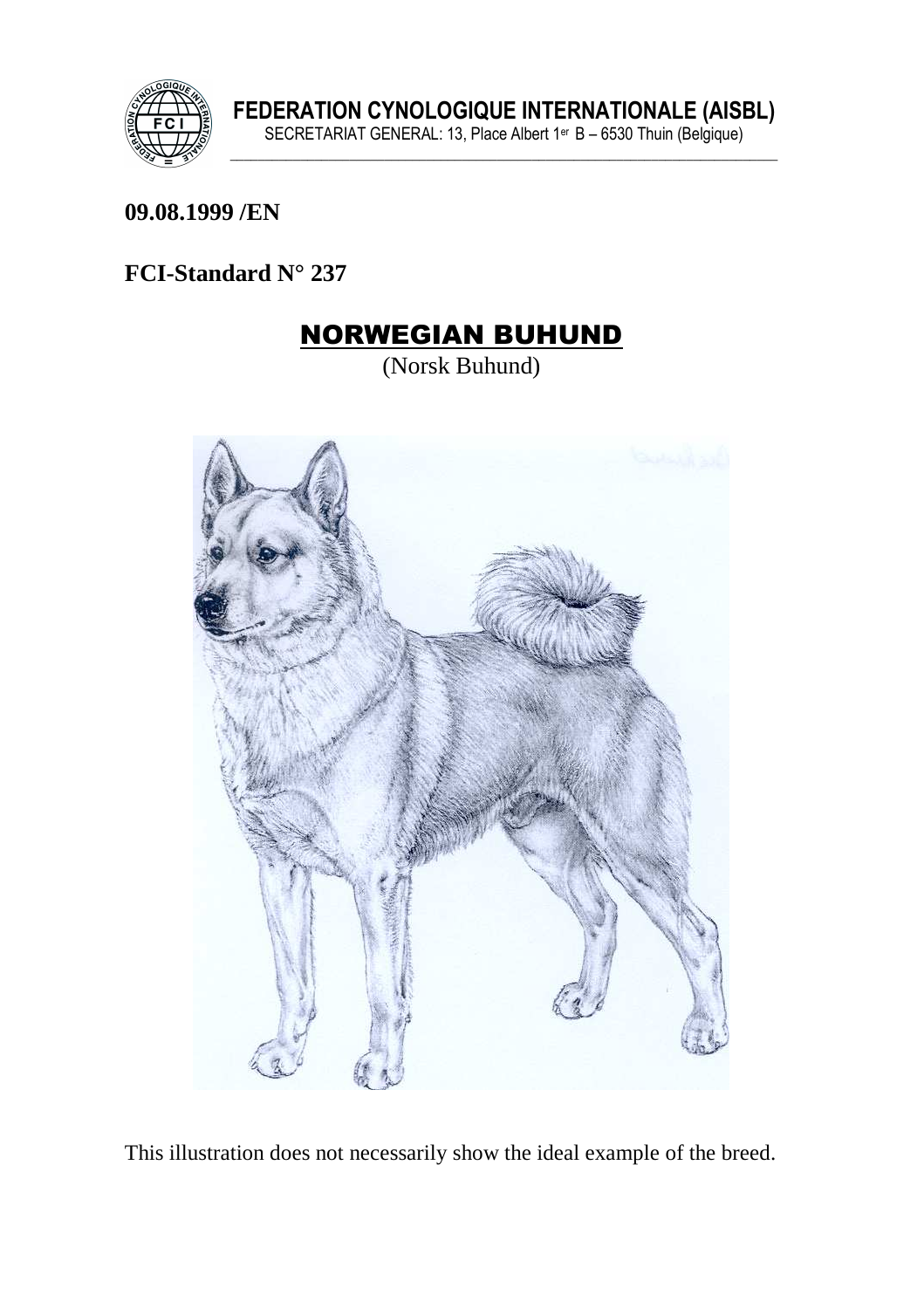**TRANSLATION** : Norsk Kennel Club.

**ORIGIN** : Norway.

## **DATE OF PUBLICATION OF THE OFFICIAL VALID STANDARD** : 09.08.1999.

**UTILIZATION** : Watchdog, farmdog and herder of polyvalent use.

| <b>FCI-CLASSIFICATION :</b> | Group 5                | Spitz and primitive        |  |
|-----------------------------|------------------------|----------------------------|--|
|                             | Section 3              | types.<br>Nordic Watchdogs |  |
|                             |                        | and Herders.               |  |
|                             | Without working trial. |                            |  |

**GENERAL APPEARANCE** : A typical Spitz, a little under middle size, squarely built with an alert and frank expression. Erect, pointed ears. Tail carried firmly curled over the back.

**BEHAVIOUR / CHARACTER : Courageous, energetic and** friendly.

**HEAD** : Size in proportion to the body, not too heavy. Wedgeshaped, clean. The male and the female sex characteristics must be clearly defined.

#### CRANIAL REGION :

Skull : Almost flat, parallel with nasal bridge. Well filled out under the eyes.

Stop : Well defined, but not too pronounced.

#### FACIAL REGION :

Nose : Black.

Muzzle : About the same length as skull. Neither too narrow nor too heavy. Nasal bridge straight.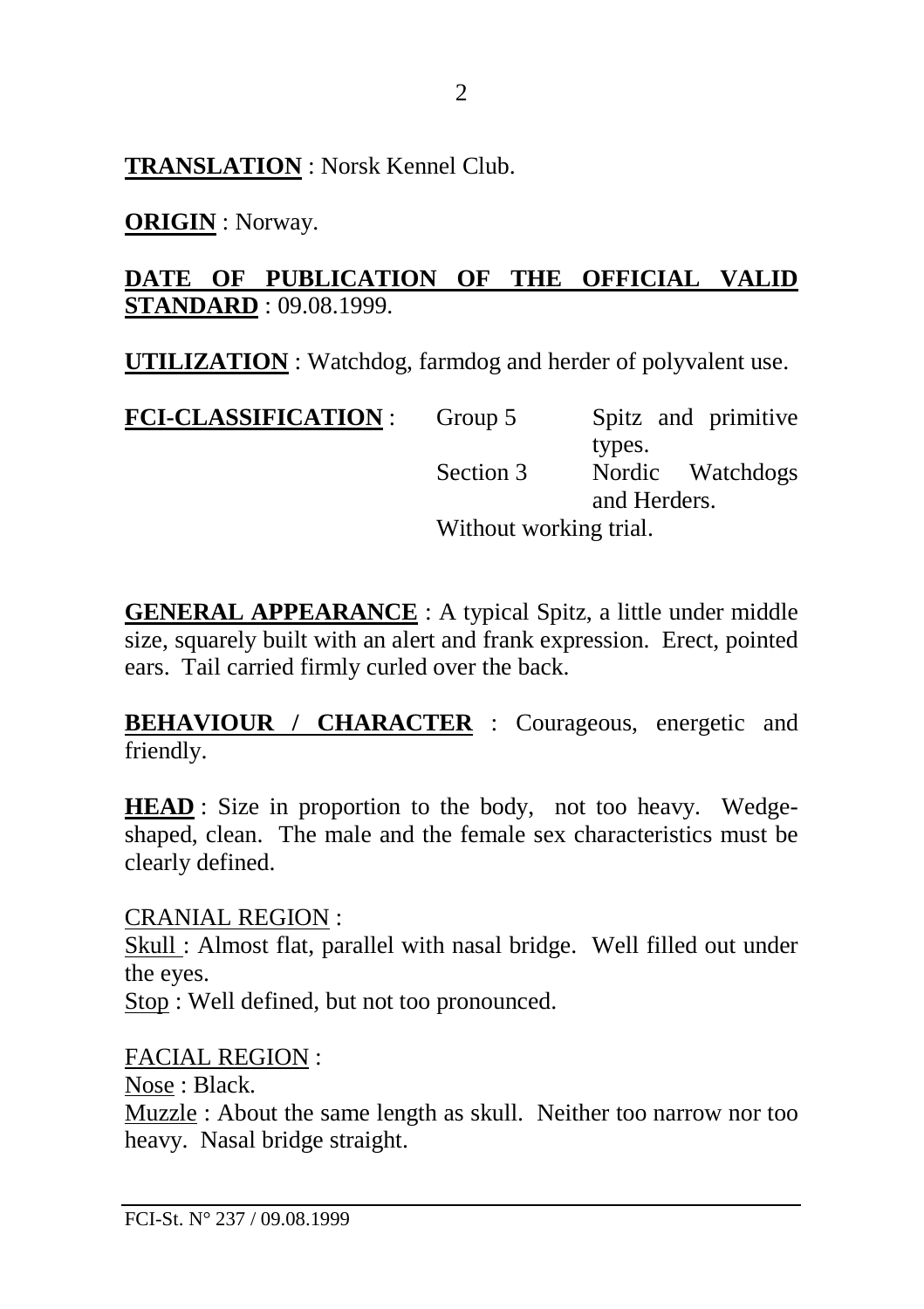Lips : Tightly closed, black.

Jaws : Scissor bite. Complete dentition.

Eyes : Oval, colour as dark as possible. Black eyerims.

Ears : Medium size, pointed, carried strongly erect.

**NECK** : Medium long, clean, strong with good rise of neck.

## **BODY** :

Back & loin : Short, strong and straight. Croup : As little sloping as possible. Chest : Deep with good spring of ribs.

**TAIL** : Set high, firmly curled, carried over the center of the back, not too much to the side.

## **LIMBS**

FOREQUARTERS :

General appearance : Firm with strong bone. Shoulder : Moderately sloping. Elbow : Well set, turned neither in nor out. Forearm : Straight. Pastern : Moderately sloping. Forefeet : Oval in shape, compact.

HINDQUARTERS : General appearance : Moderate angulation . Upper thigh : Powerful ; well muscled. Lower thigh : Well muscled. Hind feet : Oval in shape, compact.

**GAIT/MOVEMENT** : Effortless, parallel with good drive. Firm topline.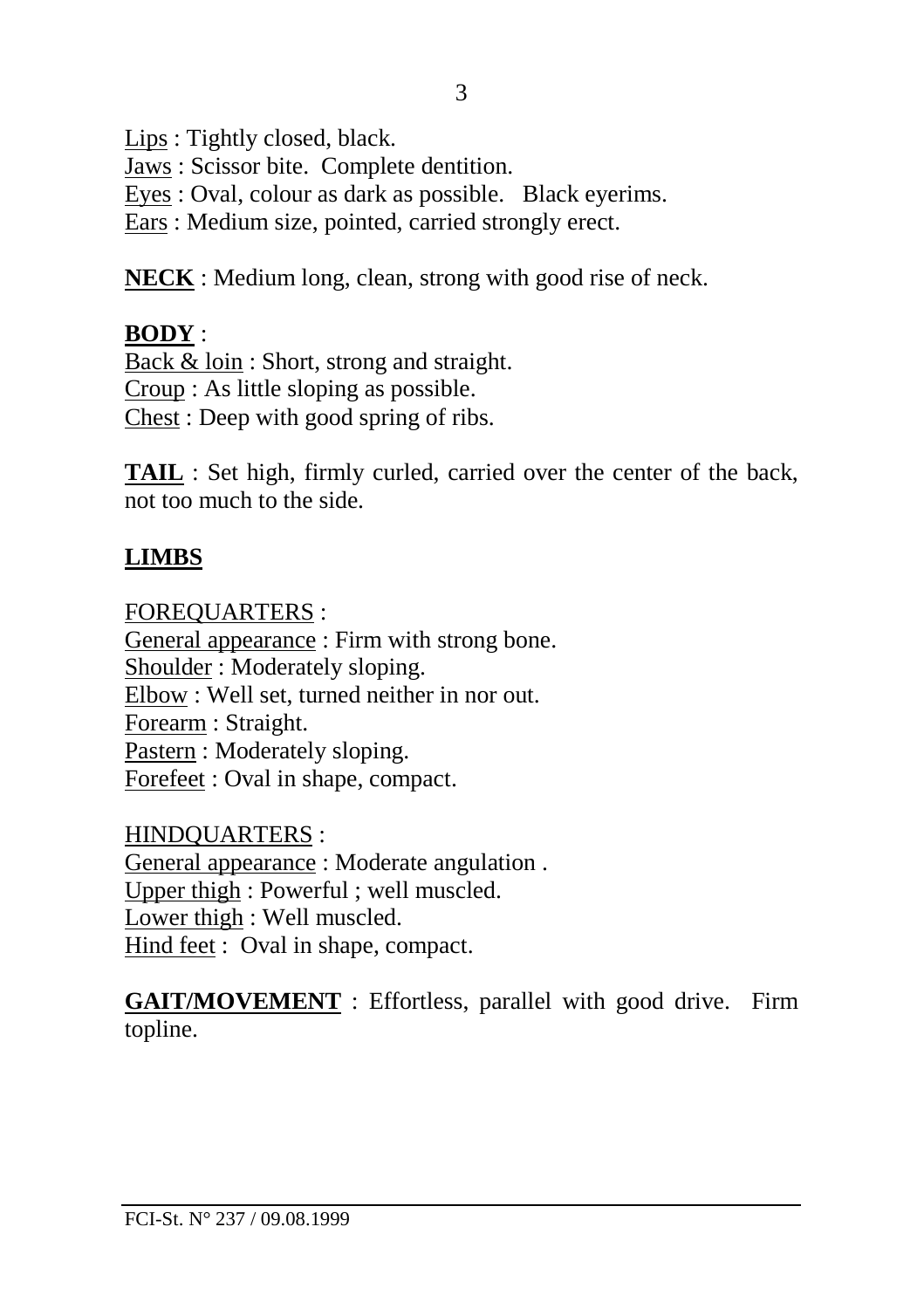## **COAT**

HAIR : Outer coat : Thick, rich and hard, but rather smooth-lying. On head and front of legs comparatively short, on neck, chest, back of thighs and tail longer. Soft and dense undercoat.

#### COLOUR :

- Wheaten (biscuit): Ranging from rather light to yellowish red. With or without dark tipped hairs, but must not influence the main colour. Mask permitted. Clean and bright colour preferred. As little white as possible.
- Black : Preferably self coloured (without too much bronzing). As little white as possible.

## **SIZE AND WEIGHT** :

| Height at the withers : |                | Males<br><b>Bitches</b>                                | : 43-47 cm.<br>: 41-45 cm. |
|-------------------------|----------------|--------------------------------------------------------|----------------------------|
| WEIGHT: Dogs            | <b>Bitches</b> | : approximately 14-18 kg.<br>: approximately 12-16 kg. |                            |

**FAULTS** : Any departure from the foregoing points should be considered a fault and the seriousness with which the fault should be regarded should be in exact proportion to its degree and its effect upon the health and welfare of the dog.

- General appearance too fine or too coarse, lack of elegance.
- Liver or pink coloured nose.
- Pincer bite.
- Light eyes; protruding eyes.
- Poorly curled tail. Hanging tail. Feathering unwanted..
- Overbuilt hindquarters.
- Paddling in front. Short, ineffective step.
- Wavy or too long coat.
- Nervous dog.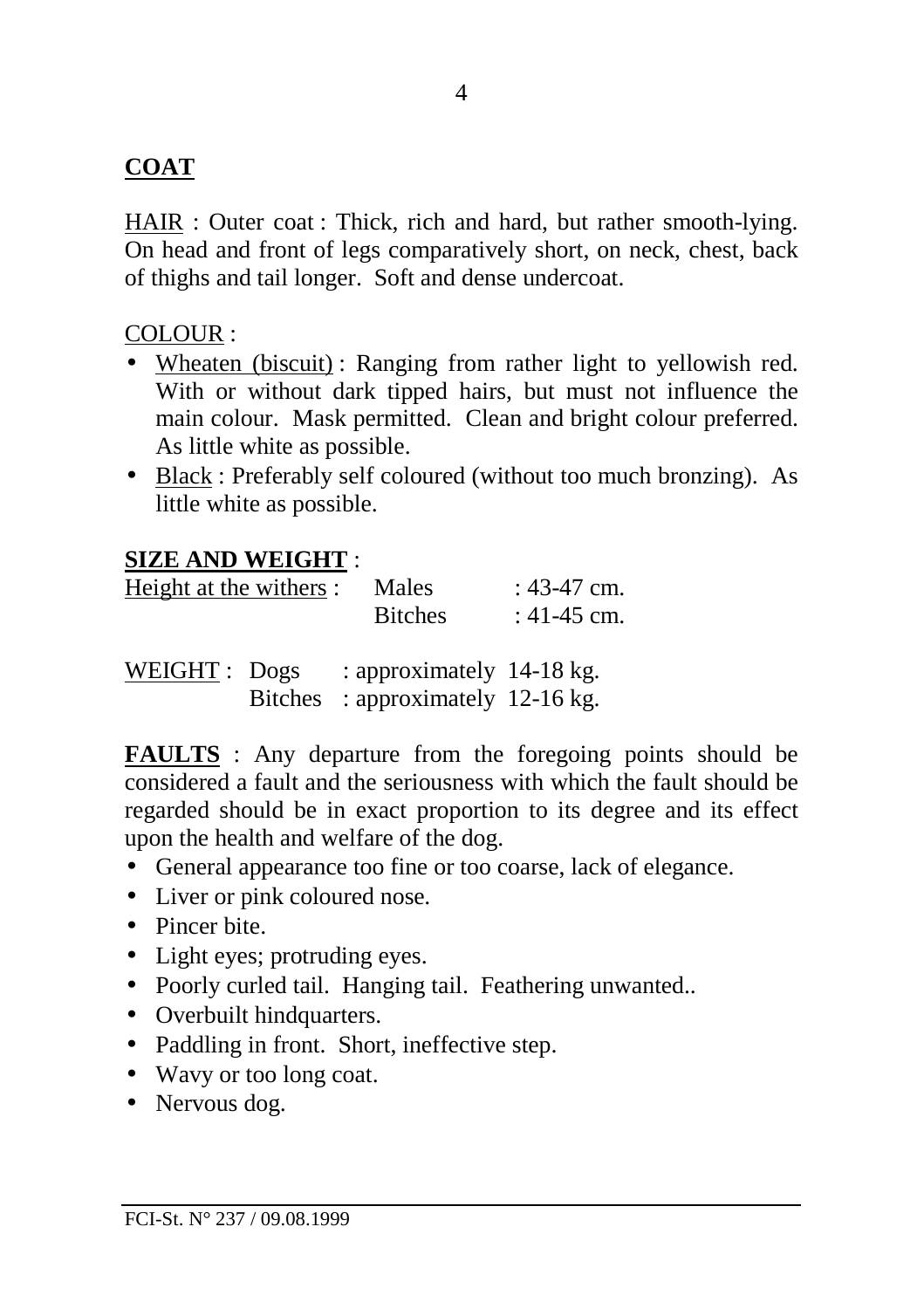## **DISQUALIFYING FAULTS** :

- Aggressive or overly shy dogs.
- Any dog clearly showing physical or behavioural abnormalities shall be disqualified.
- Over-or undershot mouth.
- Not erect ears.
- Any colour but the ones mentioned above.
- Dogs more than 1 cm under or 2 cm above the height at withers mentioned above.

## **N.B.**:

- Male animals should have two apparently normal testicles fully descended into the scrotum.
- Only functionally and clinically healthy dogs, with breed typical conformation should be used for breeding.